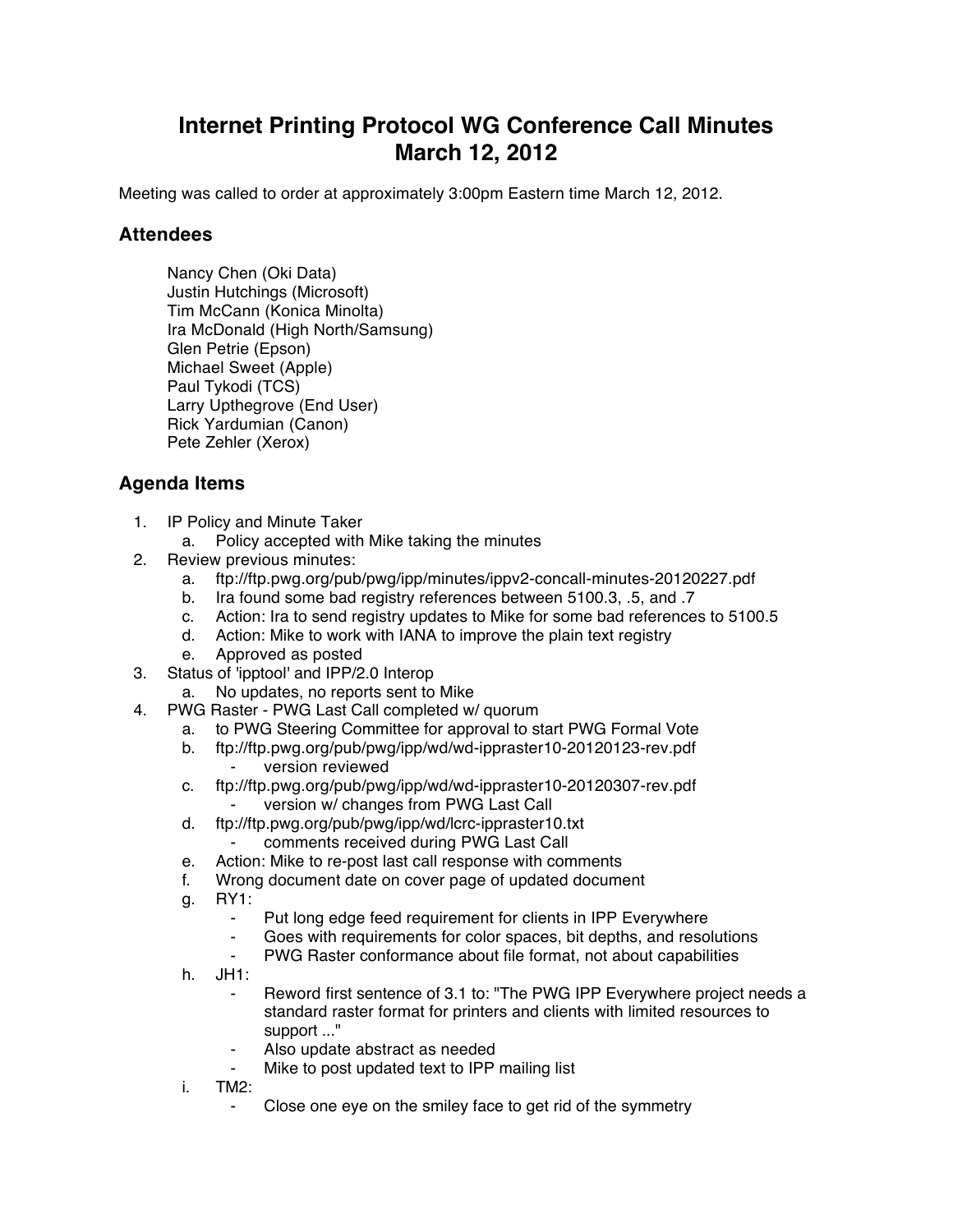- j. Action: Mike to post updated stable draft and call for formal vote after SC approval
- 5. Review of IPP Everywhere Charter update
	- a. ftp://ftp.pwg.org/pub/pwg/ipp/wd/wd-ippeverywhere-charter-20120311-rev.pdf
	- b. Add missing PWG Media Names 2.0, IPP Copy Service, IPP Transform Service
		- Wait on EMailIn/EMailOut until SM has started work
		- ⁃ IPP Copy Service: Interim Q1 2013 (revisions to SM copy and scan needed)
		- ⁃ IPP Transform Service: Interim Q4 2012 (Paul as editor?)
		- PWG Media Names 2.0: Prototype Q3 2012, add initial and interim as posted
	- c. Add objectives for IPP SIX, IPP Copy, IPP Transform, PWG Media Names (might as well since we're adding the others)
	- d. MFD-2: Q2 2013
	- e. INTEROP-2: Q4 2013
	- f. Re-sort definition stage milestones by date
	- g. Q: Should the System object be first-class in IPP?
		- Sounds reasonable since system object does no queuing
		- ⁃ Needs discussion when we get to writing the IPP System Control Service spec.
		- ⁃ How to handle IPP URIs
- 6. Status of IPP Everywhere specs
	- a. Planning for late March WG last calls and April PWG last calls
	- b. Updated RFCs later in the month
	- c. Updated JPS3, Raster, Everywhere, MSN2 before next concall

## **Next Steps / Open Actions**

- Next IPP conference calls March 26 and April 9, 2012 at 3:00pm ET
- Post updated IPP over HTTPS Transport Binding and "ipps" URI Scheme draft and request IESG Last Call
- Post updated JPS3 (prototype) draft
- Post updated IPP Everywhere (prototype) draft
- Post updated MSN2 (interim) draft
- Action: Ira to send registry updates to Mike for some bad references to 5100.5
- Action: Mike to work with IANA to improve the plain text registry
- Action: Mike to re-post last call response with comments
- Action: Mike to post updated stable draft and call for formal vote after SC approval
- Action: Ira and Justin to provide WS-Discovery registration section for IPP Everywhere
- Action: Glen to research dark gray and light silver issues identified in draft of MSN2 (OPEN)
- Action: Randy to supply updated wording for section 4.2.2 on DNS LOC records (OPEN Mike will ask for status)
- Action: Mike to update media name ABNF and provide regular expressions for validation in SM Schema (ONGOING - regular expression done, will post update to MSN2 soon)
- Action: Mike/Ira to update charter: Media Names, IPP Everywhere, IPP Multifunction, IPP Shared Infrastructure Extensions (IPPSIX) (DONE)
- Action: Ira to post updated LDAP Schema RFC (ONGOING)
- Action: Mike to fix operations table for additional semantics in IANA IPP registry (ONGOING)
- Action: Ira and Mike to review 5100.x specs to remove action items, fix boilerplate copyright text in early specs, fix header/footer/document titles as needed, and fix normative references to drafts, etc. (ONGOING)
- Action: Mike to send Ira the new IANA IPP registry XML and a diff (ONGOING next week)
- Action: Ira to check matching rule OIDs on lines 1766-1772 of the LDAP schema RFC (ONGOING)
- Action: Ira and Mike to work with IANA to update registry to include a "set allowed" column